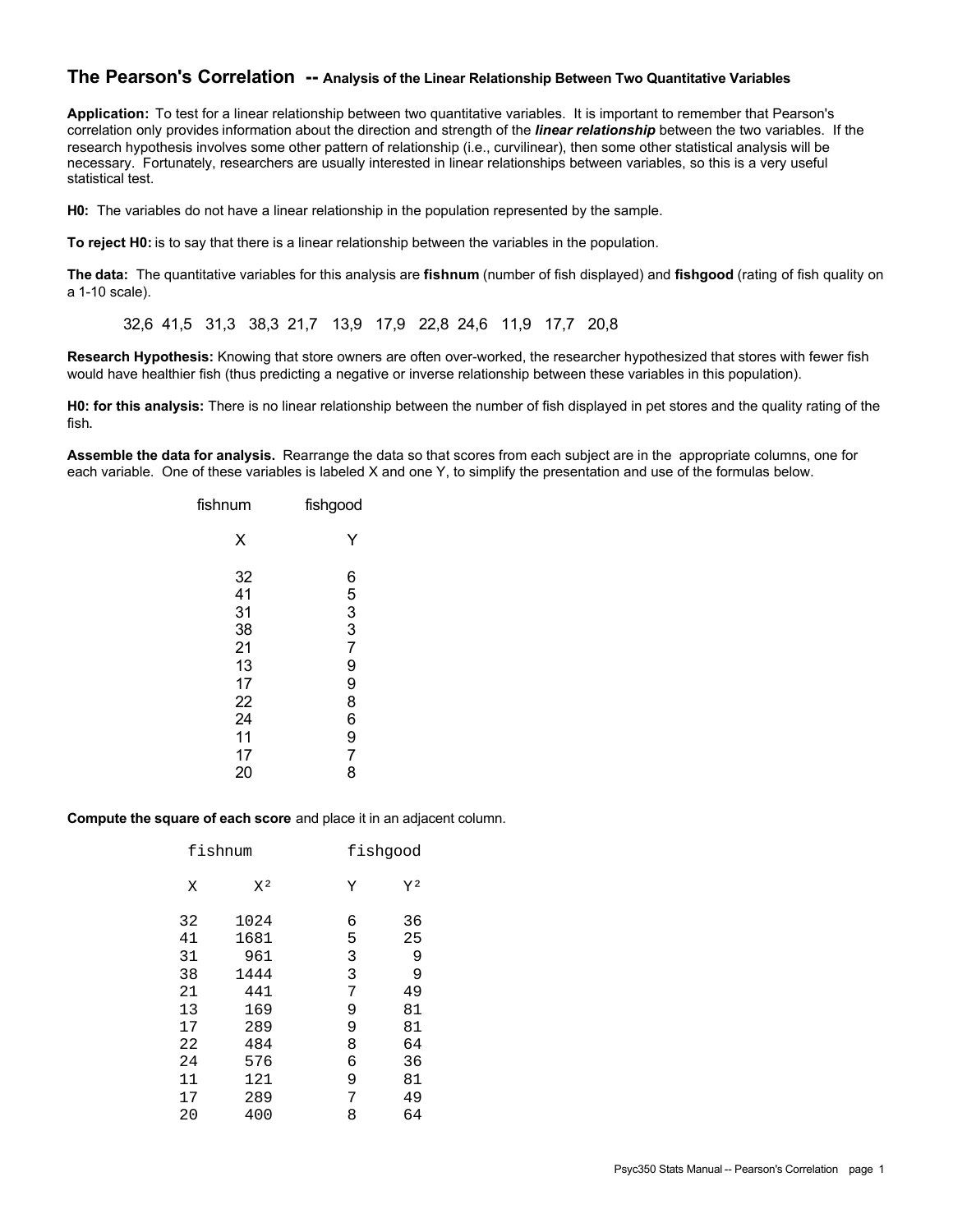# **Compute the cross product of the variables** for each subject (X\*Y) and make a column for these values.

|    | fishnum        |   | fishgood       |     |
|----|----------------|---|----------------|-----|
| Χ  | X <sup>2</sup> | Υ | Y <sup>2</sup> | XY  |
| 32 | 1024           | 6 | 36             | 192 |
| 41 | 1681           | 5 | 25             | 205 |
| 31 | 961            | 3 | 9              | 93  |
| 38 | 1444           | 3 | 9              | 114 |
| 21 | 441            | 7 | 49             | 147 |
| 13 | 169            | 9 | 81             | 117 |
| 17 | 289            | 9 | 81             | 153 |
| 22 | 484            | 8 | 64             | 176 |
| 24 | 576            | 6 | 36             | 144 |
| 11 | 121            | 9 | 81             | 99  |
| 17 | 289            | 7 | 49             | 119 |
| 20 | 400            | 8 | 64             | 160 |

# **Compute SX, SX², SY, SY²** and **SXY** and determine the **N** (sample size)**.**

|                         | fishnum          |      | fishgood                |     |     |             |     |      |
|-------------------------|------------------|------|-------------------------|-----|-----|-------------|-----|------|
| ΣΧ                      | $=$              | 287  | $\Sigma$ Y              | $=$ | 80  | $\Sigma$ XY | $=$ | 1719 |
| $\Sigma$ X <sup>2</sup> | $\sim$ $\approx$ | 7879 | $\Sigma$ Y <sup>2</sup> | $=$ | 584 | N           | $=$ | 12   |

## **Compute the mean and std for each variable.**

Computational examples using data from fishnum:

∑Xk1 287 Mean = ------ = ----- = 23.92 N 12 ∑Xk1 <sup>2</sup> – [(∑Xk1) <sup>2</sup>/N] 7879 – [(287) <sup>2</sup>/12] Standard deviation = **Ö** ------------------ = **Ö** ------------------- = 9.61 N-1 12-1

**Compute the index of covariation** (the extent to which X and Y are related)

$$
(N * \Sigma XY) - (\Sigma X * \Sigma Y) = (12 * 1719) - (287 * 80) = 20628 - 22960 = -2332
$$

## **Compute the variation of X**

$$
\sqrt{(N * \Sigma X^2) - (\Sigma X)^2} = \sqrt{(12 * 7879) - (287)^2} = \sqrt{94548 - 82369} = \sqrt{12179} = 110.36
$$

 $\mathcal{L}_\text{max} = \frac{1}{2} \sum_{i=1}^{n} \frac{1}{2} \sum_{i=1}^{n} \frac{1}{2} \sum_{i=1}^{n} \frac{1}{2} \sum_{i=1}^{n} \frac{1}{2} \sum_{i=1}^{n} \frac{1}{2} \sum_{i=1}^{n} \frac{1}{2} \sum_{i=1}^{n} \frac{1}{2} \sum_{i=1}^{n} \frac{1}{2} \sum_{i=1}^{n} \frac{1}{2} \sum_{i=1}^{n} \frac{1}{2} \sum_{i=1}^{n} \frac{1}{2} \sum_{i=1}^{n} \frac{1$ 

**Compute the variation of Y**

$$
\sqrt{(N * \Sigma Y^2) - (\Sigma Y)^2} = \sqrt{(12 * 584) - (80)^2} = \sqrt{7008 - 6400} = \sqrt{608} = 24.66
$$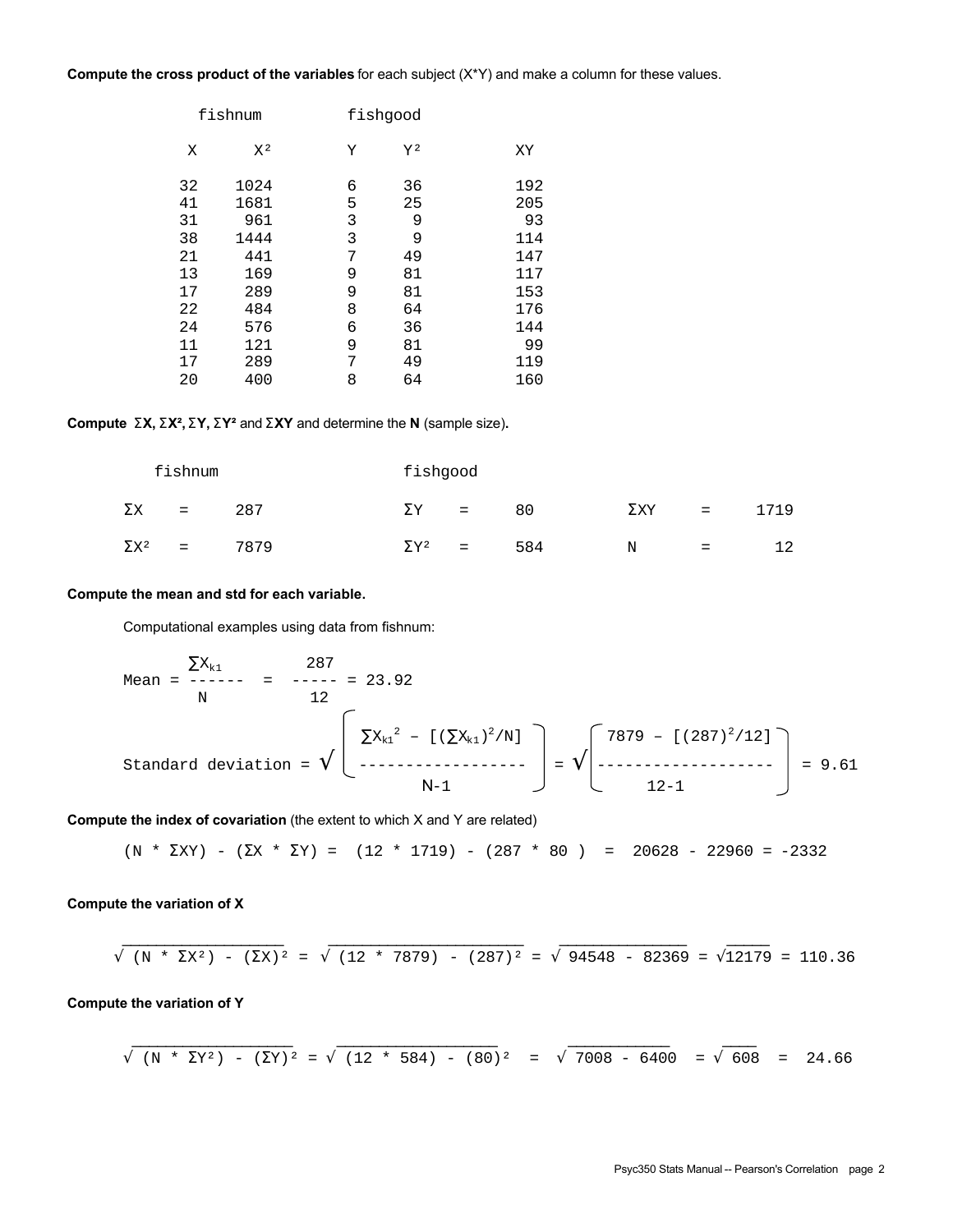## **Compute the correlation coefficient** (r)

|     | index of covariation            | $-2332$          |          |
|-----|---------------------------------|------------------|----------|
| - = |                                 |                  | $= -.86$ |
|     | variation of X * variation of Y | $110.36$ * 24.66 |          |

**Compute the degrees of freedom** for a Pearson's correlation

 $df = N - 2 = 12 - 2 = 10$ 

**Look up the**  $\mathbf{r}$ **-critical** for  $\alpha$  = .05 and the appropriate degrees of freedom using the r-table.

## r -critical ( $\alpha$ = .05, df = 10) = .576

### **Determine whether to retain or reject H0:**

Remember correlation values can be positive or negative, and so we will compare the **absolute value** of the r to the r-critical.

- -- if the absolute value of the obtained r is less than the r-critical, then retain the null hypothesis and conclude that there is no linear relationship between the two variables, in the population represented by the sample.
- -- if the absolute value of the obtained r is greater than the r-critical, then reject the null hypothesis and conclude that there is a linear relationship between the variables in the population represented in the sample.

 For the example data, we would decide to reject the null hypothesis, because the absolute value of the obtained r is larger than the r-critical  $- - |-86| > .576$ .

## **Determine whether or not the results support the research hypohtesis.**

- Usually the researcher hypothesizes that there is a correlation between the conditions, either positive or negative. If so, then to support the research hypothesis will require:
	- Reject H0: that there is no linear relationship
	- The sign of the correlation must be in the same direction as that specified in the research hypothesis
	- Sometimes, however, the research hypothesis is that there is **no** correlation between the variables. If so, the research hypothesis and H0: are the same!
		- When this is the case, retaining H0: provides support for the research hypothesis, whereas rejecting H0: provides evidence that research hypothesis is incorrect.
	- **Please note:** When you have decided to retain H0: (because |r| < r-critical), then don't talk about there being a positive or a negative relationship between the variables -- retaining H0: is saying that the population correlation is 0.00 (and any apparent relationship is probably due to sampling variation, chance, etc.)

 For the example data, we would decide that the research hypothesis is supported, because we rejected the null hypothesis, and the negative obtained r value agrees with the negative linear relationship hypothesized by the researcher.

# **Describe the results of the correlation analysis** -- be sure to include the following

- Name and tell the univariate statistics (mean and standard deviation) of each variable.
- Report the r-value, df (in parentheses) and p-value ( $p < 0.05$  or  $p > 0.05$ ).
- If you reject H0:, describe the direction of the correlation between the variables
- If you retain the H0:, then say that there is no significant correlation between the variables
- Tell whether or not the results support the research hypothesis

**Please note:** Reporting correlation results is not a form of "creative writing". The idea is to be succinct, clear, and follow the prescribed format -- it is really a lot like completing a fill-in-the-blanks sentence. After you write and read enough of these you'll develop some "style", but for now just follow the format.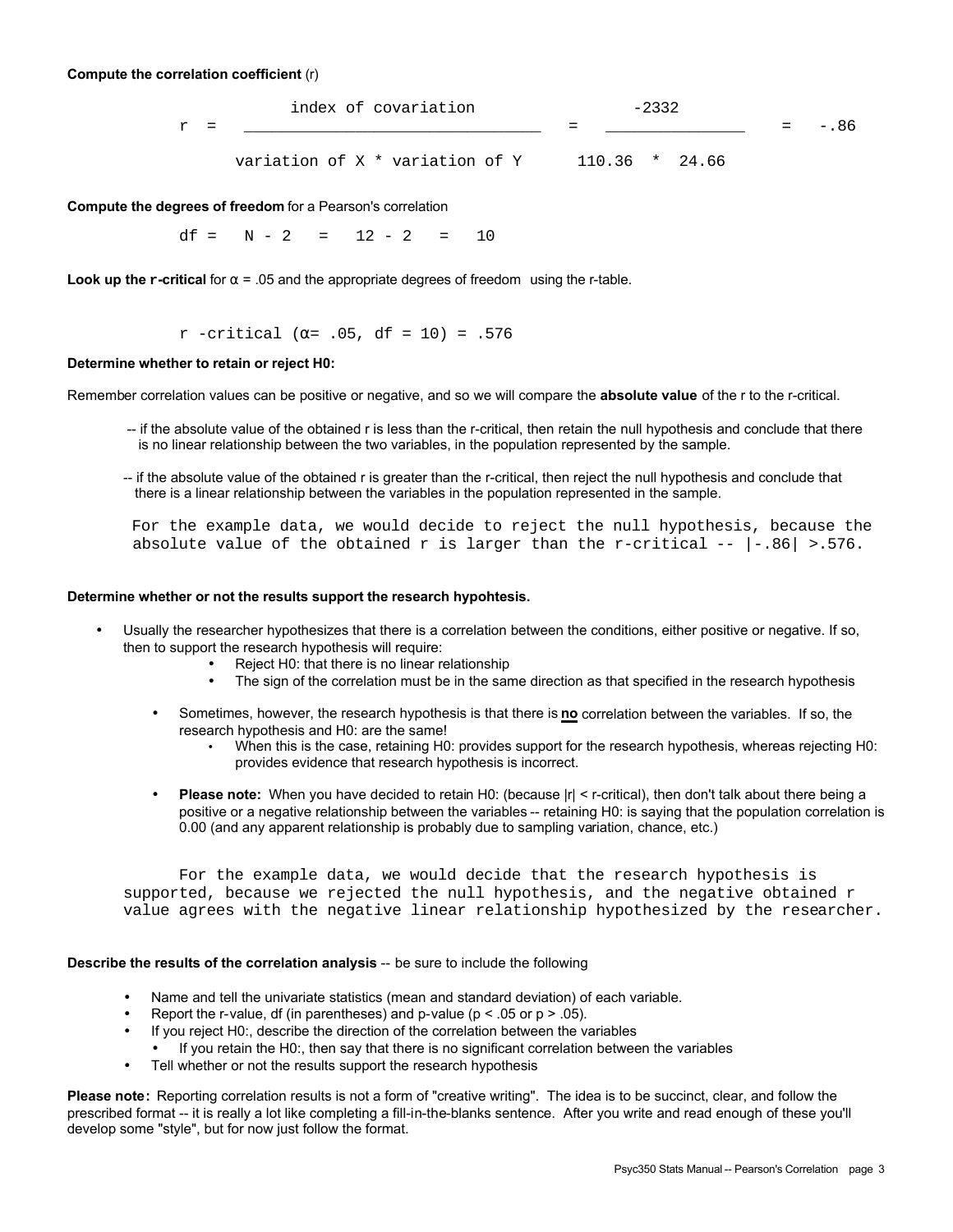## **Here are two write-ups of these results that say the same thing. The 1st reports the univariates and then the significance**  test. The 2<sup>nd</sup> combines them into a single sentence -- either is fine.

The mean number of fish at these stores was  $23.92$  (S = 9.61) and the fish had a mean quality rating of 6.67 (S = 2.15). Pearson's correlation supported the research hypothesis that those stores with fewer fish tended to have healthier fish, whereas those stores with more fish would tend to have fish with lower health quality,  $r(10) =$  $-.86, p < .05.$ 

Pearson's correlation between the number of fish displayed in these stores (M = 23.92,  $S = 9.61$ ) and the quality rating for the fish (M = 6.67,  $S = 2.15$ ) supported the research hypothesis that those stores with fewer fish tended to have healthier fish, whereas those stores with more fish would tend to have fish with lower health quality,  $r(10) = -.86, p < .05.$ 

#### **"Correlation Write-up Examples for Other Occasions"**

Here's are examples (not all using the same data as the computational example above) of what we would write for different combinations of RH:, r & significance test results.

For ..

RH: there would be a positive linear relationship

• retained H0:

The mean number of fish at these stores was  $23.92$  (S = 9.61) and the fish had a mean quality rating of 6.67 (S = 2.15). Contrary to the research hypothesis Pearson's correlation showed no linear relationship between these two variables,  $r(10) = -.26$ ,  $p > .05$ .

Pearson's correlation between the number of fish displayed in these stores ( $M = 23.92$ , S = 9.61) and the quality rating for the fish (M = 6.67, S = 2.15) did not support the research hypothesis that those stores with fewer fish tended to have healthier fish, whereas those stores with more fish would tend to have fish with lower health quality,  $r(10) = -.26$ ,  $p > .05$ .

For…

 $R$ H: there would be no correlation between the conditions ( $RH$ : = H0:)

• retained H0:

The mean number of fish at these stores was  $23.92$  (S = 9.61) and the fish had a mean quality rating of 6.67 (S = 2.15). Pearson's correlation supported the hypothesis that there would be no linear relationship between these two variables,  $r(10) = -.26$ ,  $p > .05$ .

Pearson's correlation between the number of fish displayed in these stores ( $M = 23.92$ , S = 9.61) and the quality rating for the fish ( $M = 6.67$ ,  $S = 2.15$ ) supported the research hypothesis that there is no correlation between fish number and fish quality,  $r(10) = -.26$ ,  $p > .05$ .

For…

- RH: there would be a positive correlation
- rejected H0:
- but found a negative correlation

The mean number of fish at these stores was  $23.92$  (S = 9.61) and the fish had a mean quality rating of 6.67 (S = 2.15). Pearson's correlation revealed that contrary to the research hypothesis those stores with fewer fish tended to have healthier fish, whereas those stores with more fish would tend to have fish with lower health quality,  $r(10) = -.86$ ,  $p < .05$ .

Pearson's correlation between the number of fish displayed in these stores ( $M = 23.92$ , S = 9.61) and the quality rating for the fish (M = 6.67, S = 2.15) revealed that contrary to the research hypothesis those stores with fewer fish tended to have healthier fish, whereas those stores with more fish would tend to have fish with lower health quality,  $\underline{r}(10) = -.86$ ,  $\underline{p} < .05$ .